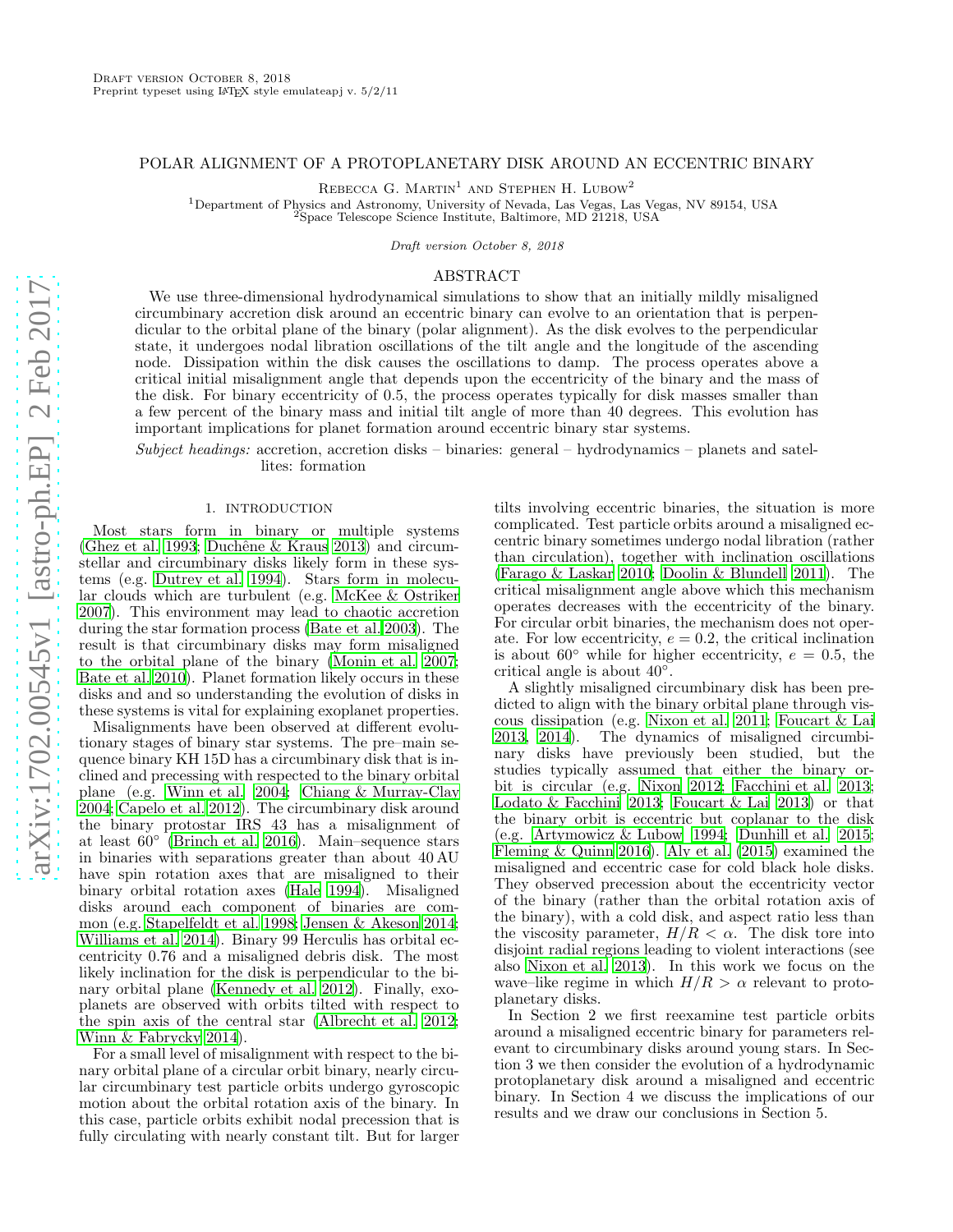

<span id="page-1-0"></span>FIG. 1.— Initially circular test particle orbits around an eccentric binary with  $e = 0.5$ . Left: Time evolution of the inclination (upper panel) and the longitude of the ascending node (lower panel) for orbits initially inclined by  $i_0 = 60^\circ$  to the binary orbit. The initial separation is  $d = 5a$  (solid lines) and  $d = 8a$  (dashed lines). The initial longitude of the ascending node is  $\phi_0 = 90^\circ$ . Right: The  $i\cos\phi - i\sin\phi$  plane for orbits with varying initial inclination and longitude of the ascending node. The green lines show orbits close to prograde with  $i_0 = 10°$ ,  $i_0 = 20°$  and  $i_0 = 30°$  with  $\phi_0 = 90°$  in order of increasing size. The blue lines show orbits close to retrograde with  $i_0 = 150°$ ,  $i_0 = 160°$  and  $i_0 = 170°$  with  $\phi_0 = 90°$  in order of increasing size. The red lines show librating solutions with  $i_0 = 80°$ ,  $i_0 = 70^\circ$ ,  $i_0 = 60^\circ$ ,  $i_0 = 50^\circ$  and  $i_0 = 40^\circ$  with  $\phi_0 = 90^\circ$  in order of increasing size. The magenta lines show librating solutions with  $i_0 = 80^\circ$ ,  $i_0 = 70^\circ$ ,  $i_0 = 60^\circ$ ,  $i_0 = 60^\circ$ ,  $i_0 = 50^\circ$  and  $i_0$ 

# 2. INCLINED CIRCUMBINARY TEST PARTICLE OBITS

In this Section we consider inclined test particle orbits around an eccentric binary. The stars have equal mass  $M_1 = M_2 = 0.5 M$ , where M is the total mass of the binary and they orbit with semi–major axis, a. The eccentricity of the binary is  $e = 0.5$  and the orbital period is  $P_{\text{orb}} = 2\pi/\sqrt{G(M_1 + M_2)/a^3}$ . We work in the frame of the centre of mass of the binary. In Cartesian coordinates, with the binary orbit in the  $x-y$  plane, the binary begins at periastron separation on the  $x$  axis.

The test particle begins in a circular Keplerian orbit at position  $(0, d, 0)$  with velocity  $(-\Omega_p \cos i_0, 0, \Omega_p \sin i_0),$ where  $\Omega_{\rm p} = \sqrt{G(M_1 + M_2)/d^3}$  is the Keplerian angular velocity about the centre of mass of the binary and  $i_0$  is the initial particle tilt with respect to the binary orbital plane. The longitude of the ascending node is measured from the x-axis. These initial conditions correspond to an initial longitude of the ascending node of  $\phi_0 = 90^\circ$ .

The left panel of Fig. [1](#page-1-0) shows the test particle orbit evolution for an initial inclination of  $i_0 = 60^\circ$  for two different initial separations,  $d = 5a$  and  $d = 8a$ . The upper panel shows the inclination of the orbit,  $i$ , and the lower panel shows the longitude of the ascending node,  $\phi$ . The semi-major axis of the particle remains close to constant over the orbit. The inclination and the longitude of the ascending node show synchronous oscillations. The magnitude of the oscillations does not depend upon the distance of the particle from the centre of mass of the binary. However, the timescale for the oscillations increases with distance.

The right hand panel of Fig. [1](#page-1-0) shows test particle orbits in the  $i \cos \phi - i \sin \phi$  phase space. The test particles all begin at a separation of  $d = 5a$ , although the separation

does not affect the motion in this phase portrait, only the time taken to make a complete orbit. Above a certain initial inclination, the particle orbits undergo libration rather than circulation. The centre of the upper librating region corresponds to  $i = 90^\circ$  and  $\phi = 90^\circ$ , while the centre of the lower librating region corresponds to  $i = 90°$ and  $\phi = -90^\circ$ . For higher binary eccentricity, the critical inclination tilt angle that separates the librating from circulating cases is smaller (see [Doolin & Blundell 2011,](#page-4-19) for more details). When the third body is massive, the nodal libration region shrinks (see Fig. 5 in [Farago & Laskar](#page-4-18) [2010\)](#page-4-18). For a body with a mass of the order of a few percent of the binary mass, the region may be reduced somewhat for the configuration of bodies considered here. In the next Section we consider the evolution of a misaligned low mass circumbinary disk around an eccentric binary.

## 3. CIRCUMBINARY DISK SIMULATIONS

With hydrodynamic disk simulations we now analyze the evolution of a misaligned circumbinary disk around an eccentric equal mass binary. We use the smoothed particle hydrodynamics (SPH; e.g. [Price 2012\)](#page-4-31) code phantom [\(Price & Federrath 2010](#page-4-32); Lodato  $&$  Price 2010). PHANTOM has been used to model misaligned accretion disks in binary systems previously (e.g. [Nixon 2012;](#page-4-23) [Nixon et al. 2013;](#page-4-30) [Martin et al. 2014](#page-4-34); [Fu et al. 2015\)](#page-4-35) Table [1](#page-3-0) contains a summary of the binary and disk parameters. The binary has equal mass components with total mass  $M = M_1 + M_2$ , and an eccentric orbit in the  $x-y$  plane with semi-major axis,  $a$ . The accretion radius for particle removal from the simulation about each star is 0.25 a.

The upper panels in Fig. [2](#page-2-0) show the initially flat and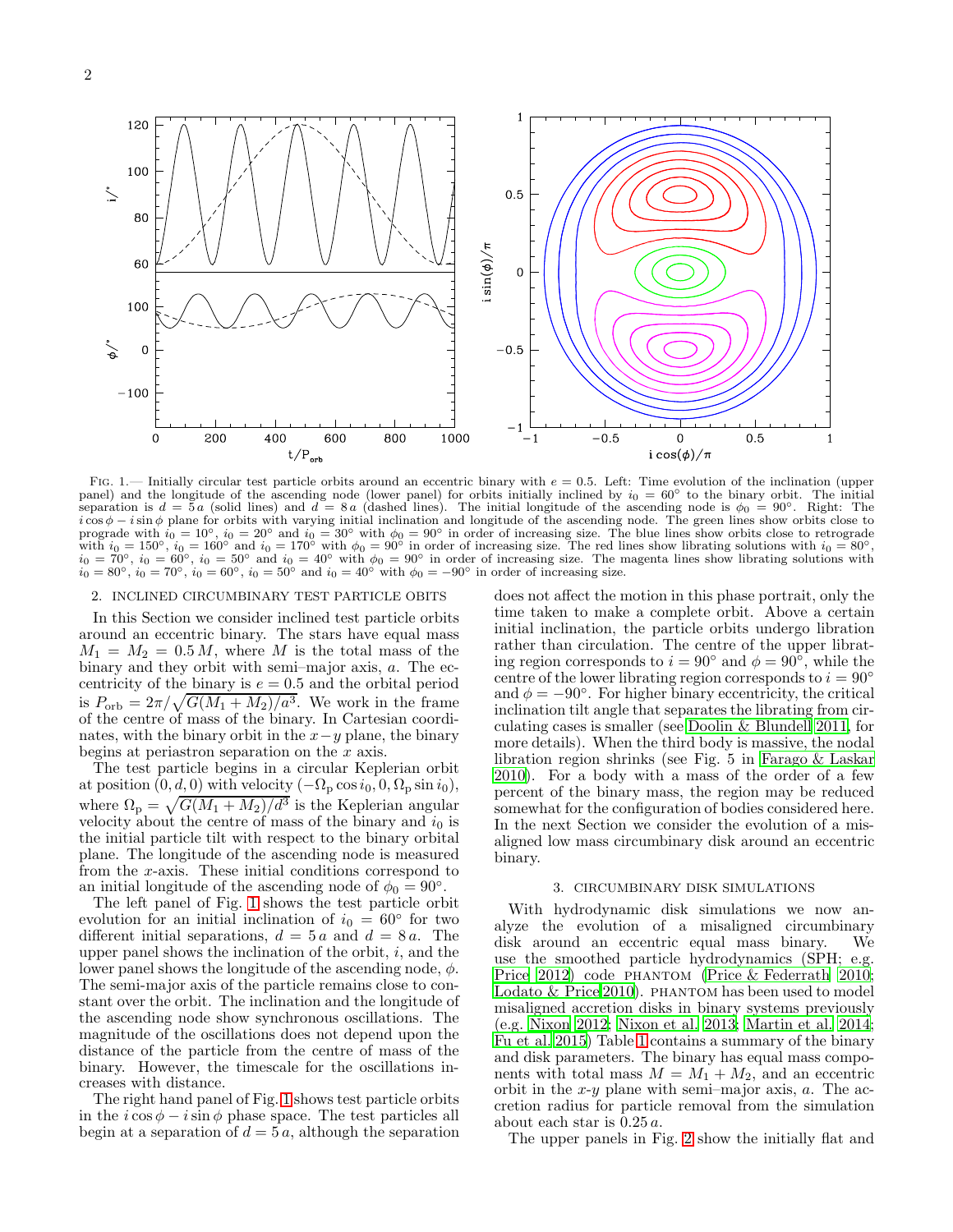

<span id="page-2-0"></span>Fig. 2.— Upper panels: Initial disk set up for the SPH simulation of a binary (shown by the red circles) with an inclined circumbinary disk. Lower panels: The disk at a time of  $t = 500 P_{\text{orb}}$ . The color denotes the gas density with yellow regions being about two orders of magnitude larger than the blue. The left panels show the view looking down on to t panels show the  $x - z$  plane and the right panels show the  $y - z$  plane. In the right hand panels the binary components lie in front of each other and so only one red point is seen.



<span id="page-2-1"></span>Fig. 3.— Left panel: Inclination (upper panel) and longitude of the ascending node (lower panel) for a circumbinary disk that is initially misaligned by  $i_0 = 60°$ . The solid lines show the disk evolution at a radius of 3 a and the dashed lines show a radius of 5 a. Right panel: The same simulation in the  $i \cos \phi - i \sin \phi$  plane at a radius of 3 a (solid line) and 5 a (dashed line).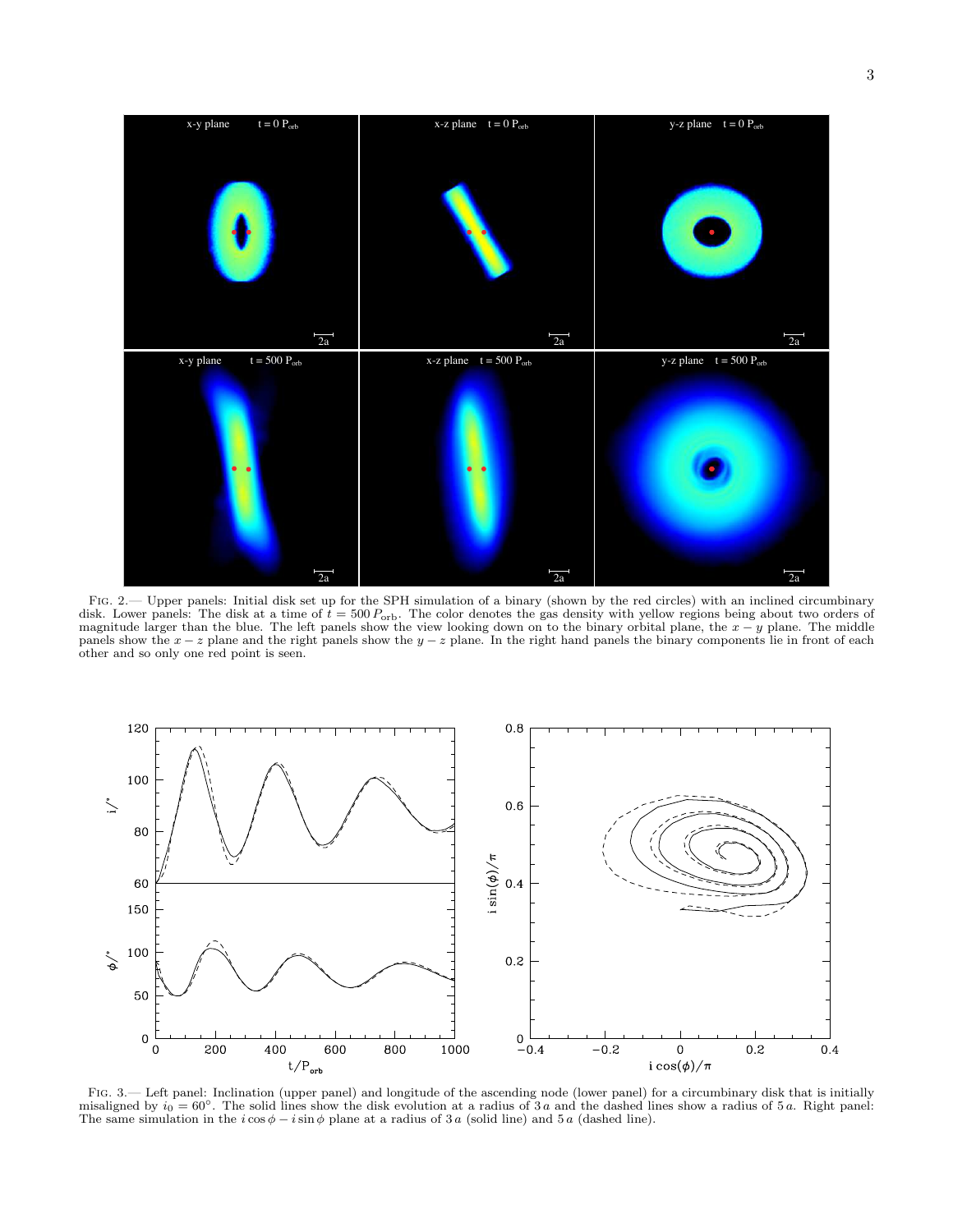<span id="page-3-0"></span>TABLE 1 Parameters of the initial circumbinary disk set up for an ECCENTRIC, EQUAL MASS BINARY WITH TOTAL MASS,  $M$ , AND separation, a.

| Binary and Disk Parameters     | Symbol                    | Value        |
|--------------------------------|---------------------------|--------------|
| Mass of each binary component  | $M_1/M = M_2/M$           | 0.5          |
| Eccentricity of the binary     | e                         | 0.5          |
| Accretion radius of the masses | $R_{\rm acc}/a$           | 0.25         |
| Initial disk mass              | $M_{\rm di}/M$            | 0.001        |
| Initial disk inner radius      | $R_{\rm in}/a$            | 2            |
| Initial disk outer radius      | $R_{\rm out}/a$           | 5            |
| Disk viscosity parameter       | $\alpha$                  | 0.01         |
| Disk aspect ratio              | $H/R(R=R_{\rm in})$       | 0.1          |
|                                | $H/R(R = R_{\text{out}})$ | 0.08         |
| Initial disk inclination       |                           | $60^{\circ}$ |

circular disk that is tilted to the binary orbital plane by 60°. The disk has initial mass  $10^{-3} M$  distributed in 300, 000 equal mass particles. The small disk mass has a minor dynamical significance on the orbit of the binary. Disk self-gravity is ignored. The initial surface density profile has a power law distribution  $\Sigma \propto R^{-3/2}$ between  $R_{\rm in} = 2 a$  and  $R_{\rm out} = 5 a$ . The inner radius of the disk is chosen to be close to the radius where a disk is tidally truncated [\(Artymowicz & Lubow 1994\)](#page-4-26). However, misaligned disks feel a weaker binary torque (e.g. [Lubow et al. 2015;](#page-4-36) [Nixon & Lubow 2015;](#page-4-37) [Miranda & Lai](#page-4-38) [2015\)](#page-4-38). The disk is locally isothermal with sound speed  $c_s \propto R^{-3/4}$  and  $H/R = 0.1$  at  $R = R_{\rm in}$ . This choice allows both  $\alpha$  and  $\langle h \rangle /H$  to be constant over the radial extent of the disk [\(Lodato & Pringle 2007\)](#page-4-39). The [Shakura & Sunyaev \(1973\)](#page-4-40)  $\alpha$  parameter is taken to be 0.01 (the disk viscosity is implemented in the usual manner by adapting the SPH artificial viscosity according to [Lodato & Price \(2010\)](#page-4-33) with  $\alpha_{AV} = 0.4$  and  $\beta_{AV} = 2.0$ ). The disk is resolved with shell-averaged smoothing length per scale height  $\langle h \rangle /H \approx 0.25$ .

In the left hand panel of Fig. [3](#page-2-1) we show the time evolution of the inclination and the longitude of the ascending node of the disk at two orbital radii,  $d = 3a$  and  $d = 5a$ . We clearly see damped nodal libration of the disk. As the inclination increases, the longitude of the ascending node decreases and vice versa. The evolution is very similar for different radii in the disk since the disk radial communication timescale is short enough for the nodal libration to occur globally. Dissipation causes the disk to move towards an inclination perpendicular to the binary orbit. The right hand panel shows the spiral in the  $i \cos \phi - i \sin \phi$  plane as the disk tilt evolves towards being perpendicular to the binary orbital plane at the center of the librating region. We note that the spiral is slightly offset to the right of the diagram compared with the test particle orbits. This offset is due to the apsidal precession of the binary during the simulation due to the nonzero disk mass. This does not occur in the test particle case because the binary is not affected by the particle. The disk moves towards polar alignment perpendicular to the eccentricity vector of the binary. In the lower panels of Fig. [2,](#page-2-0) we show the disk at a time of  $t = 500 P_{\rm b}$  when the disk is almost perpendicular to the binary orbital plane.

Although we do not present the results here, we have also examined some different parameters for simulations. First, we have considered disks with a larger radial extent. We find for a disk initially outer truncated at larger radius that the evolution is at least initially qualitatively the same. The disk displays oscillations and moves towards a perpendicular orientation. The oscillations are more strongly damped for a disk with a larger radial extent. However, for disks truncated at radius  $\gtrsim 10 a$ , there is some damping of the binary eccentricity. Lower binary eccentricity reduces the tendency for polar alignment. There is thus a competition between the timescales for the binary eccentricity damping and the polar alignment. Furthermore, if the alignment timescale becomes shorter than the sound crossing timescale, then disk warping will occur.

We have run the same simulation that is presented here, but with a circular binary and find that the alignment proceeds towards the binary orbital plane. We have also explored the evolution of a disk that begins close to counter alignment and find that the disk moves closer to counter–alignment. We have also considered the effect of a larger disk mass. We find that the accretion of material from a disk of mass  $0.05 M$  can circularise the binary. Furthermore, for large disk masses, the apsidal precession timescale of the binary may become shorter than the libration timescale of the disk, in which case the disk more closely follows a circulating solution. Both of these effects, accretion and precession, can result in disk–binary planar alignment, rather than polar alignment. If we observe a disk, or a planet, to be in a polar orbit, the eccentricity of the binary places constraints on the mass of the circumbinary disk. These effects will all be investigated in future work.

The circumbinary disk around the binary in KH 15D may be subject to the nodal and tilt oscillations described here. The binary eccentricity is high,  $0.68 < e < 0.8$ [\(Johnson et al. 2004\)](#page-4-41). For an eccentricity of 0.8, the mechanism described in this work would polar align the disk for a modest initial inclination of 20◦ and a low disk mass (see [Doolin & Blundell 2011\)](#page-4-19). A narrow ring disk has been invoked to explain the peculiar light curve. Thus the disk may be precessing about the eccentricity vector of the binary rather than the binary orbital axis. Over time, the disk will align with the polar axis rather than the binary orbital axis.

[Kennedy et al. \(2012](#page-4-15)) pointed out that the debris disk observed in 99 Herculis could be polar due to the stability of perpendicular particle orbits in this highly eccentric binary. In this model, the particles represent the solid debris. The results of this work suggest that the debris disk observed in 99 Herculis most likely arose from the evolution of a misaligned protostellar disk surrounding an eccentric binary. Because the eccentricity of the binary is very high at 0.76, the initial misalignment would not have to be very large. Material misaligned by only 20<sup>°</sup> to the binary orbital plane would evolve to become perpendicular. Thus, in binaries with large eccentricities, perpendicular disks may be more likely than coplanar disks. Debris disks and any planets that form in the disk may be more likely to be polar with orbital axes parallel to the binary eccentricity vector rather than aligned with the binary.